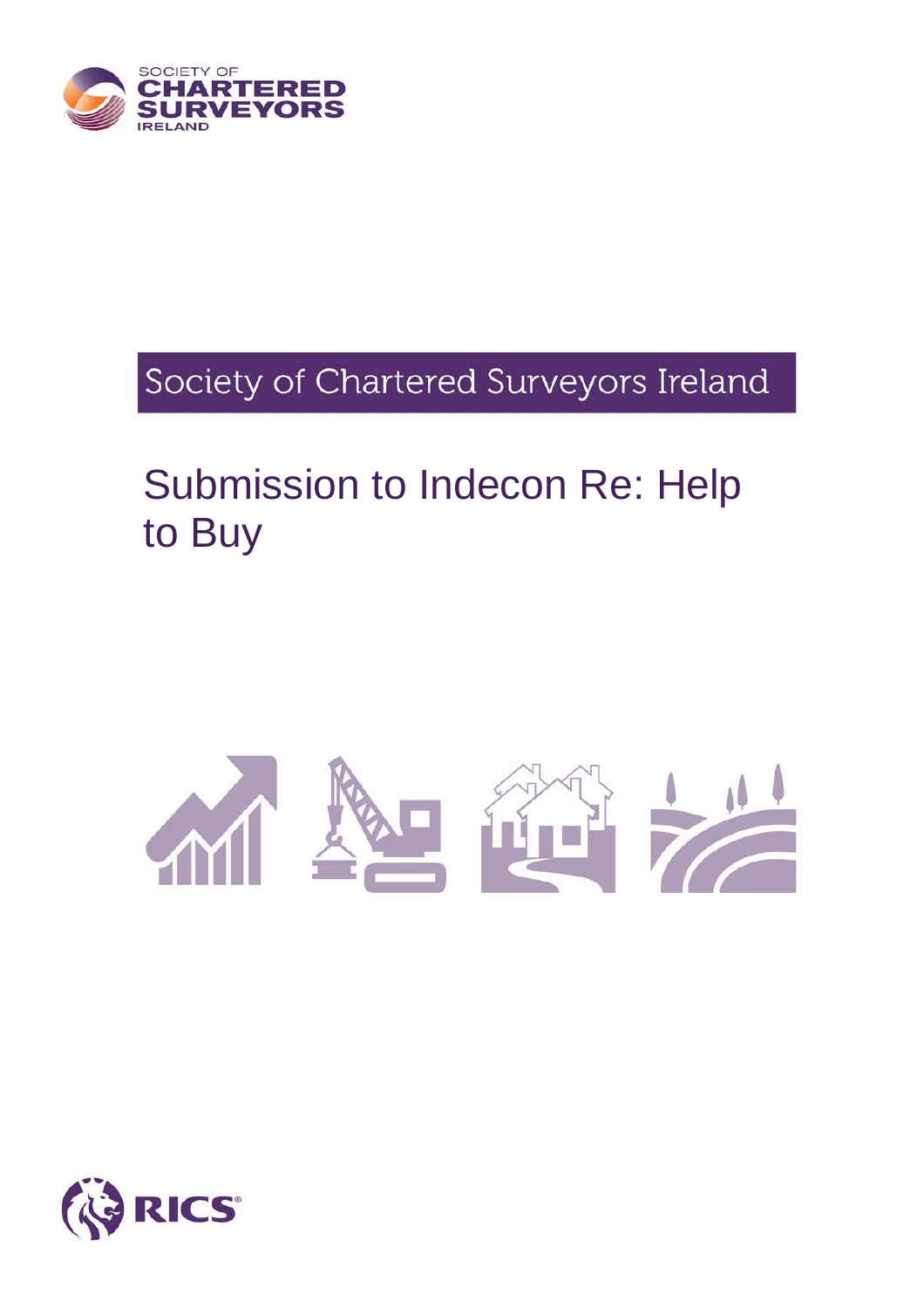## **Context**

It is generally accepted that the lack of supply of new homes is the main driver of the increased rents and house prices seen over the last four years. Government initiatives contained in *Rebuilding Ireland Action Plan for Housing and Homelessness* have aimed at increasing the supply of new, quality, affordable housing by reforming the planning system and providing funding for infrastructure.

However, policy analysis by the Tax Strategy Group and others have shown that the supply response to new initiatives has been sluggish. There is an ongoing shortage of new homes to rent or buy, both within the public and private sectors. There are many reasons for this delay including difficulties in obtaining development finance, unnecessary bureaucracy in the planning system and a general lack of capacity within the construction supply chain to deliver new housing developments. Resolving these issues will take time as the house-building sector recovers from a period of very low levels of activity, inevitably delaying the supply of new housing even further.

The SCSI is supportive of measures that will increase the supply of affordable housing in areas of high demand. It is vital that the correct type of housing (both apartments and houses) is delivered in areas where demographics, employment and economic activity show there to be a need. SCSI believes that the introduction of the Help to Buy scheme, which focused on increasing **demand** for housing, was a sub-optimal policy approach when the real crisis in the housing sector was a lack of **supply**.

The scheme ignored the fact that it is far quicker to stimulate demand for new housing than stimulate supply. The process of site acquisition, obtaining development finance, designing and planning the housing scheme, construction and fit-out of the property can take more than two years. Therefore, the short-term impact of increasing funding available to meet demand for housing is less elastic than in the medium to long term.

SCSI believes housing affordability is important for Irish society and economy. The National Competiveness Council summaries this as follows: "the supply and affordability of residential housing is a component of Ireland's ability to compete internationally… a well-functioning housing and construction sector is critical to the overall health of society and the economy."

The need to take policy action is correct. Whether this was the most efficient means will only be clear over a longer period of time, as the increase in additional funding makes the business case for residential projects which would previously not have come on stream do so over the coming months and years. The SCSI has received anecdotal evidence that this has been the case for some projects.

Therefore, now that the scheme in place, SCSI recommends that Government provides certainty in housing policy by continuing with Help to Buy whilst extending this current review to include a wider and more meaningful on-going analysis of housing supply/demand issues. The introduction of review clause that would wind



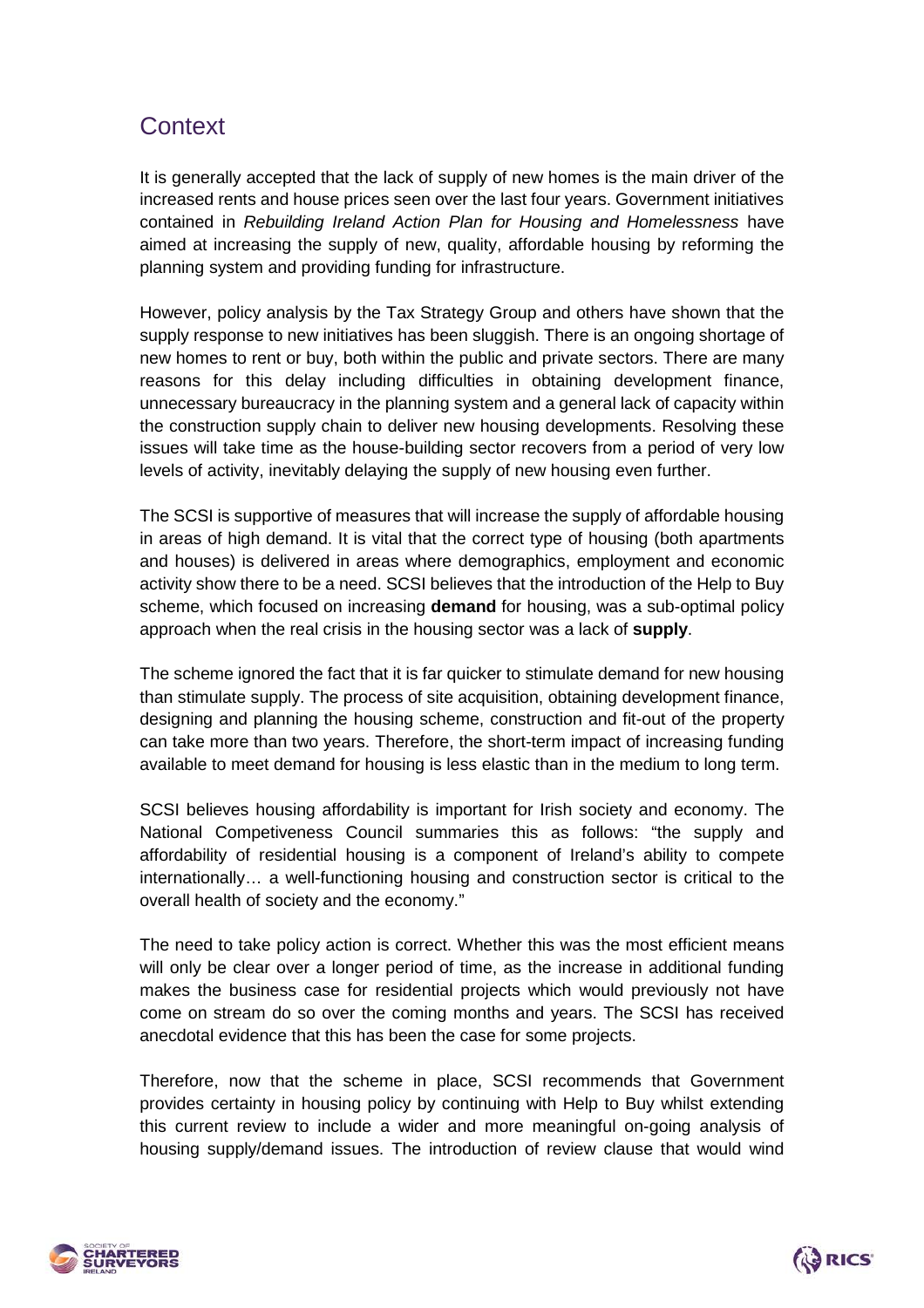down the scheme after a 2 year period would give certainty to those projects which were undertaken with the scheme in mind.

A whole of government review of housing policy would help identify policy improvements and refinements so Help to Buy can be part of a more coherent set of policies in the field of housing to (a) increase the supply of affordable new homes across all tenure types, and (b) ensure that that any Exchequer funding and taxation incentives are effective, fair and deliver their stated goals.

# Housing Policy in Context

The main issue facing many people in Ireland today is the ability to purchase their own home, or to rent suitable accommodation. Recent CSO data suggests that the average age of a First Time Buyer is 35 years, up from 28 years in 2006. This reflects the challenges now facing this cohort when seeking to secure the purchase of their own home.

SCSI believes that, despite the creation of a new Department of Housing, there remains a lack of overall vision for the housing sector. At local and national level, there is no vision for the long-term built environment over many generations.

This lack of vision or long-term strategy means that developers do not know what types of property they should construct, or how long any individual policy will last. As past experience of taxation incentives show, it is vital that government policy in housing is targeted, predictable, clear and purpose-driven.

Therefore, the SCSI believes that the scheme should be refined to reflect the current housing and economic environment with purchase value limits to be reduced from €500,000 to levels more associated with multiples of real average wages.

Ireland is struggling to maintain its international competitiveness. Both the European Commission and the Irish National Competitiveness Council have highlighted the increasing costs of housing as a potential weakness for Ireland.

As the National Competitiveness Council has reported the importance of residential housing "impacts upon the attractiveness of Ireland as a location for investment and directly impacts on enterprise costs through wage effects, and indirectly determines the price of Irish goods and services. The cost of housing (purchase and rent) influences labour mobility and contributes to an economy's ability to adjust to adverse economic shocks."

Ireland's property market has witnessed many severe peaks and troughs, more notably so in the past decade where a lack of new housing supply during the recession has left a shortfall in our housing stock resulting in significant price rises when the economy improved. The construction industry has found it difficult to repair its supply chain and deliver for pent-up housing demand, and therefore, extra efforts should be



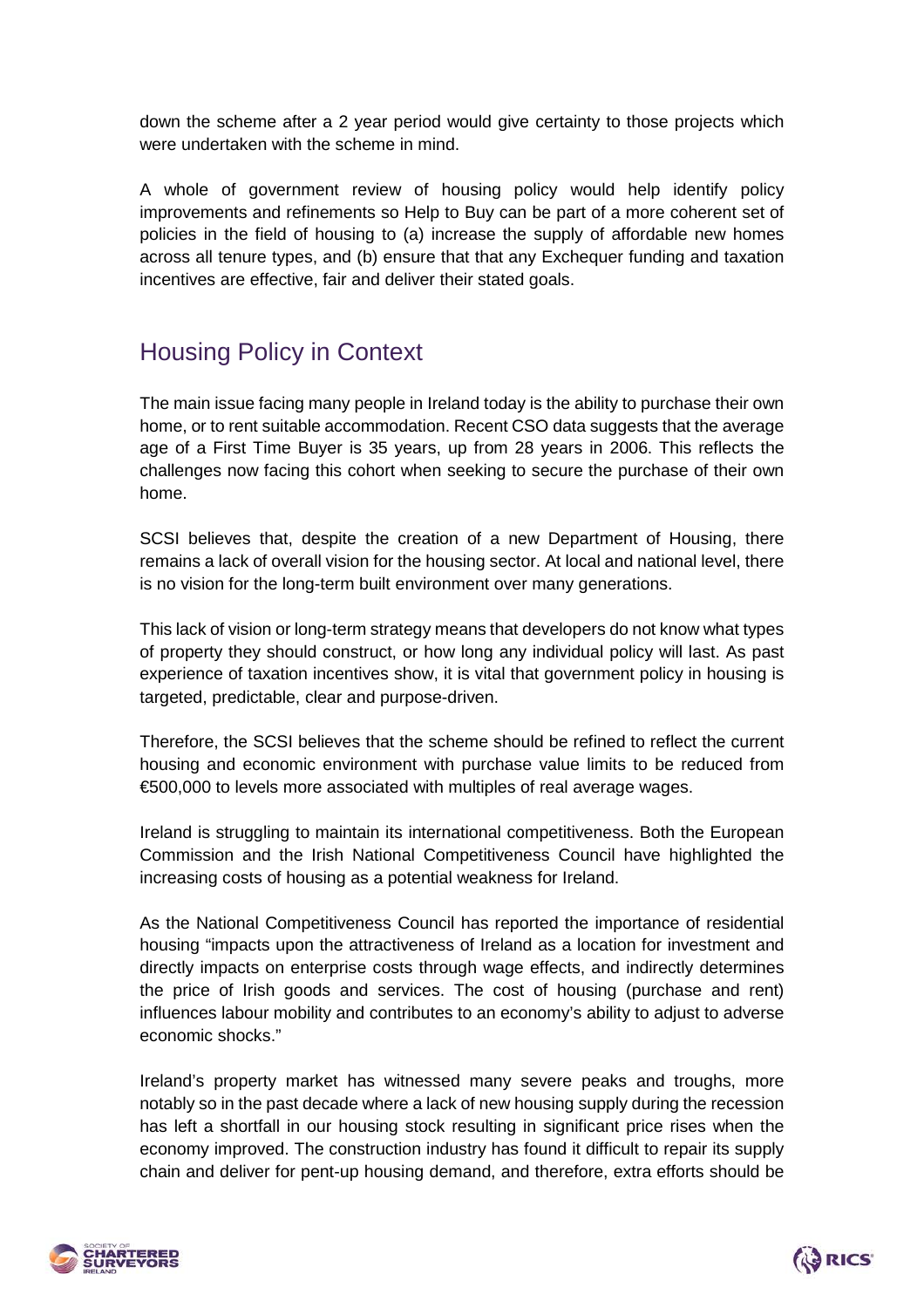made to support this industry cater for demand in the most efficient and sustainable way possible. Greater stability and certainty is need to help overcome the market failure that has hampered residential housing.



#### CSO Residential Property Price Index 2005 – 2017

Of course, one barrier to the delivery of affordable housing is the high costs associated with the delivery of housing. SCSI's own research regarding the cost of building new scheme housing showed that 55% of the cost of delivering a three bedroom semidetached house consists of VAT, levies, cost of land, Part V, Finance etc. These element in residential development are the biggest barriers to the delivery of affordable housing in Ireland, and any reform of housing policy must take these issues into consideration. More information on the real cost of house building is available in SCSI's reports on the topic. The SCSI is also preparing for publication shortly a real cost of apartment building.

In reviewing the impact of the Help to Buy scheme, it is important to look at both firstand second-round impacts on the entire housing market, not just the affordability and supply of new housing.



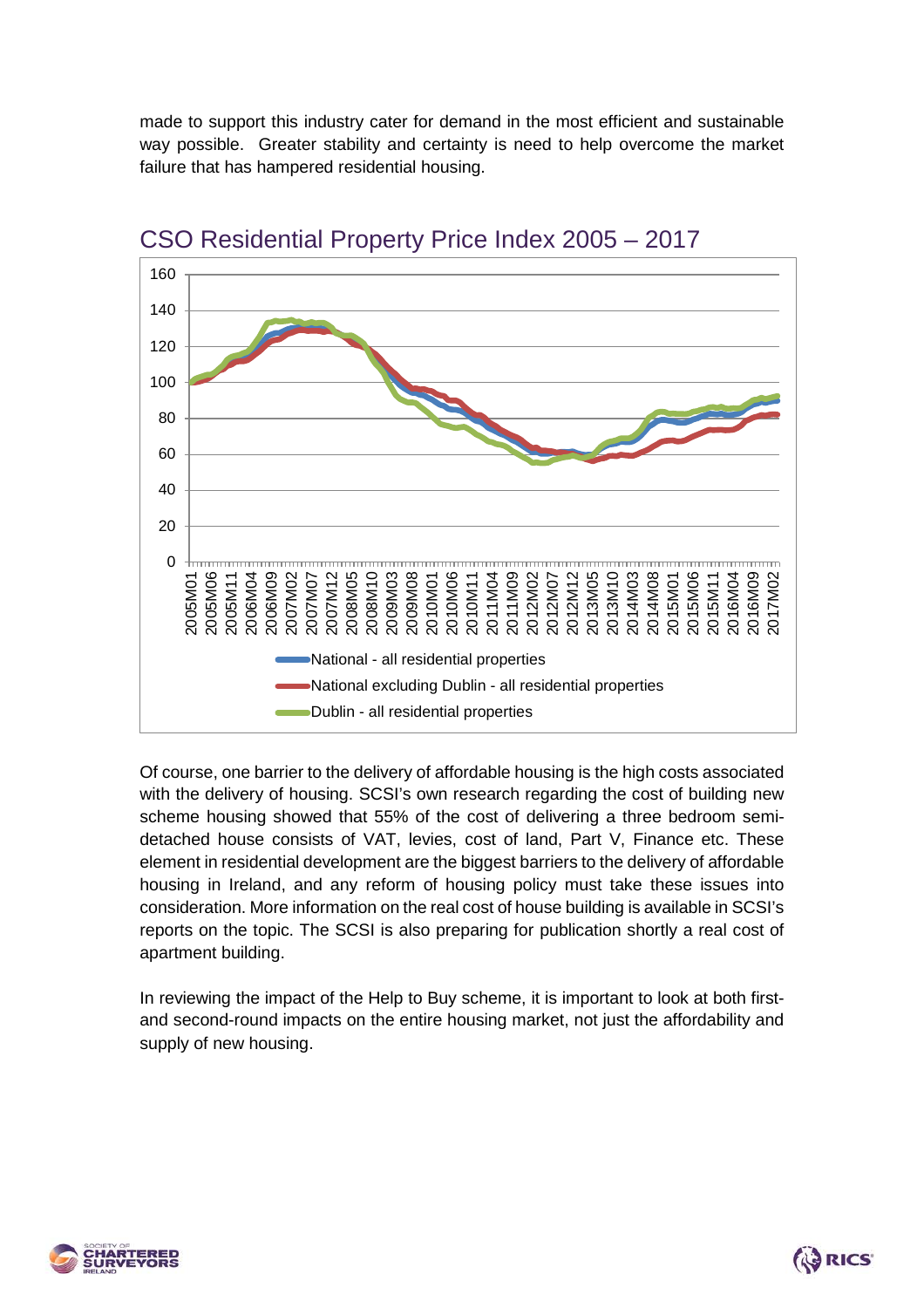# Assessing the Help to Buy Scheme

The introduction of the Help to Buy scheme coincided with the relaxation of the Central Bank macro-prudential lending policy. It also took place in a wider economic context of growth and reducing unemployment. House prices and economic conditions are tied, and therefore it is important that policy is flexible enough to respond to changing economic conditions. While house prices have risen at the same time as the Help to Buy scheme was introduced, inadequate housing data (prices, supply, stock, obsolescence etc.) makes it difficult to determine exactly what impact the policy had on increasing prices or stimulating supply.

It is likely that many potential home-buyers were encouraged by the Help to Buy scheme to bring forward a purchase which they were intending to make sometime in the near future once they had saved the sufficient deposit to draw down a mortgage. It therefore did not, of itself, increase demand for new housing, but rather crystallised the decision to buy for a large cohort of people. Further, as Help to Buy focused solely on the purchase of new homes, it had the consequence of encouraging the purchase of new developments over houses from the existing housing stock.

The policy of making the purchase of new housing more attractive than the purchase of existing housing has undoubtedly had a negative impact on the sustainability of small town centres where a "donut" effect has development. It has therefore been necessary for government to create a separate policy to promote the purchase and restoration of existing buildings in key areas.

| Month         | <b>Price Index</b> | Monthly % | Annual % |
|---------------|--------------------|-----------|----------|
|               | (Jan 2005=100)     | change    | change   |
| January 2017  | 89.3               | 0.7       | 7.9      |
| February 2017 | 89.7               | 0.4       | 9.4      |
| March 2017    | 89.8               | 0.1       | 9.6      |

## CSO Residential Property Price Index

When launching the scheme and other initiatives as part of Budget 2017 the Minister stated that these represented "a comprehensive package of supports for the wider housing market in terms of a significant tax rebate for first time buyers to stimulate the supply of new homes". The impact of this will take a time to work through the system, further underlining the need for the Help to Buy scheme to continue in order for it to deliver its desired policy goal.

A properly functioning housing system should not need any particular incentives for one particular cohort of buyer or type of housing, and should have a purposeful aim of retaining and improving affordability by exploring policy reforms to reduce development costs, increase the supply of available land for new housing development and promote affordable development finance. Any policy in the field of housing must be linked to targets, i.e. once a national annual target of, say, 25,000 new units has been delivered, and each region of Ireland is broadly in sustainable supply/demand equilibrium then



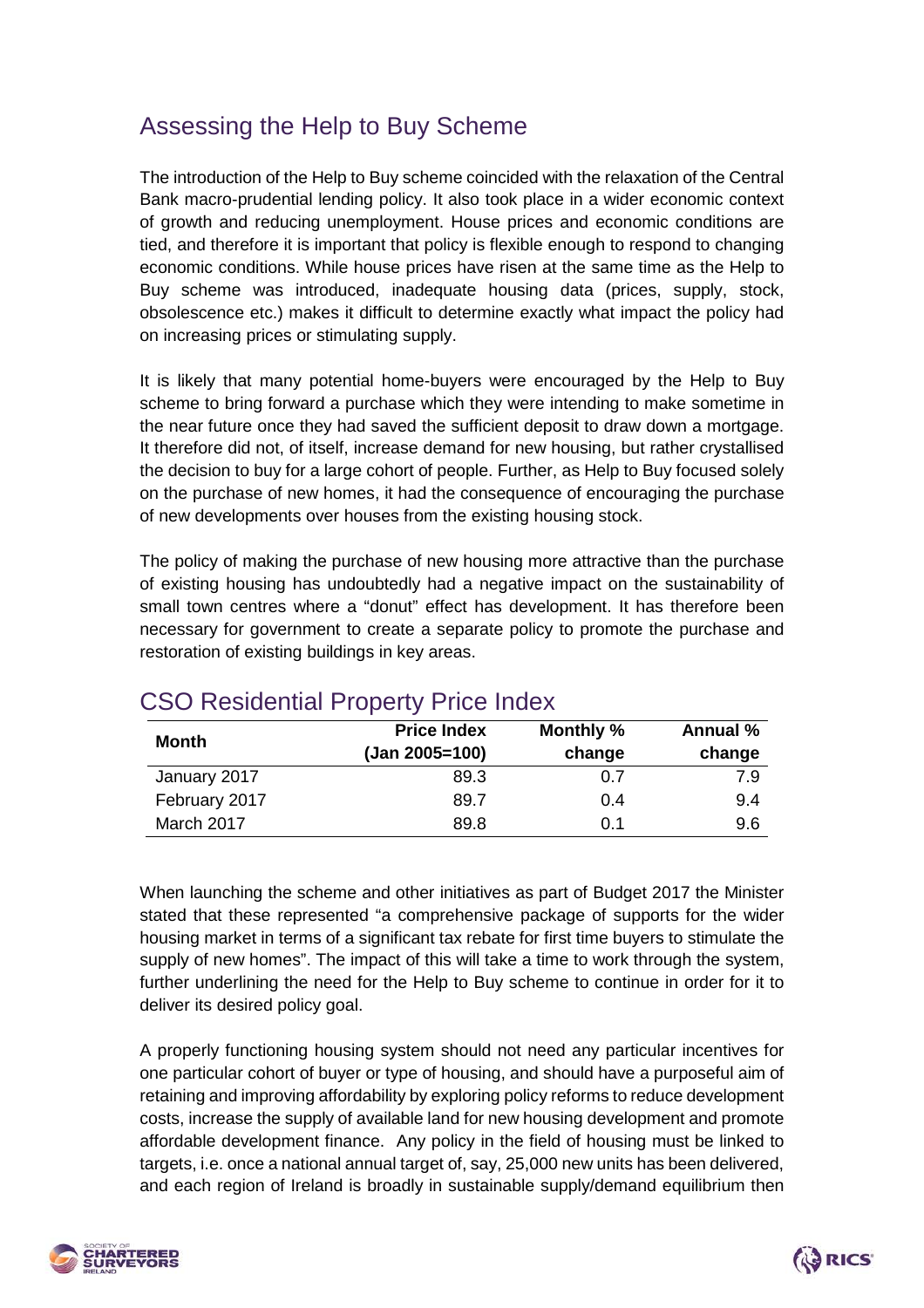the scheme is tapered off. One of the lessons of past taxation policies is that where a policy is too broad, or is kept in existence beyond the point of usefulness, it can lead to the over-supply of the wrong type of buildings in the wrong areas.

# Case study: Lessons from Scotland

In January 2016, the Scottish Government launched the Help to Buy Affordable New Build and Help to Buy Smaller Developers schemes. While it has many of the same goals as the Irish equivalent, it has a number of features which may be worth considering for adoption in any amended version of Help to Buy in this jurisdiction.

The Help to Buy (Scotland) Affordable New Build Schemes comprise two schemes which help buyers who would not otherwise be able to do so to buy an affordable new build home from a participating homebuilder.

The main **Help to Buy (Scotland) Affordable New Build Scheme** is available to larger homebuilders while the Help to Buy (Scotland) Smaller Developers New Build Scheme is available to smaller homebuilders.

Help to Buy:

- Schemes are only available on new build homes from participating home builders and on homes up to a maximum value of £230,000 for purchases which complete on or before 31 March 2017, £200,000 for purchases on or before 31 March 2018, and £175,000 for purchases on or before 31 March 2019;
- Mortgage lenders require purchasers to contribute a deposit of around 5%; mortgage and deposit must cover a combined minimum 85% of the total purchase price;
- Mortgage from one of the participating lenders must be a repayment mortgage, of at least 25%, and cannot be an interest-only first mortgage;
- The Scottish Government will help buyers to purchase the property by taking an equity stake of up to a maximum 15% of the value of the property;
- No annual interest is charged on equity stake;
- The Scottish Government's equity stake can be repaid at any time and is based on the value of the property at the time of the repayment;
- The scheme is only available to those who are unable to afford to purchase the property without the Government purchasing an equity share in the property, i.e. if a purchaser is able to afford over 100% of the purchase price through a combination of available mortgage and deposit then the application will not be eligible;
- The scheme is not available to a single person who requires a mortgage of more than 4.5 times their income or couples that require a mortgage of more than 3.5 times their joint income; and
- There are currently eight participating lenders offering mortgages for the Help to Buy (Scotland) Affordable New Build schemes.